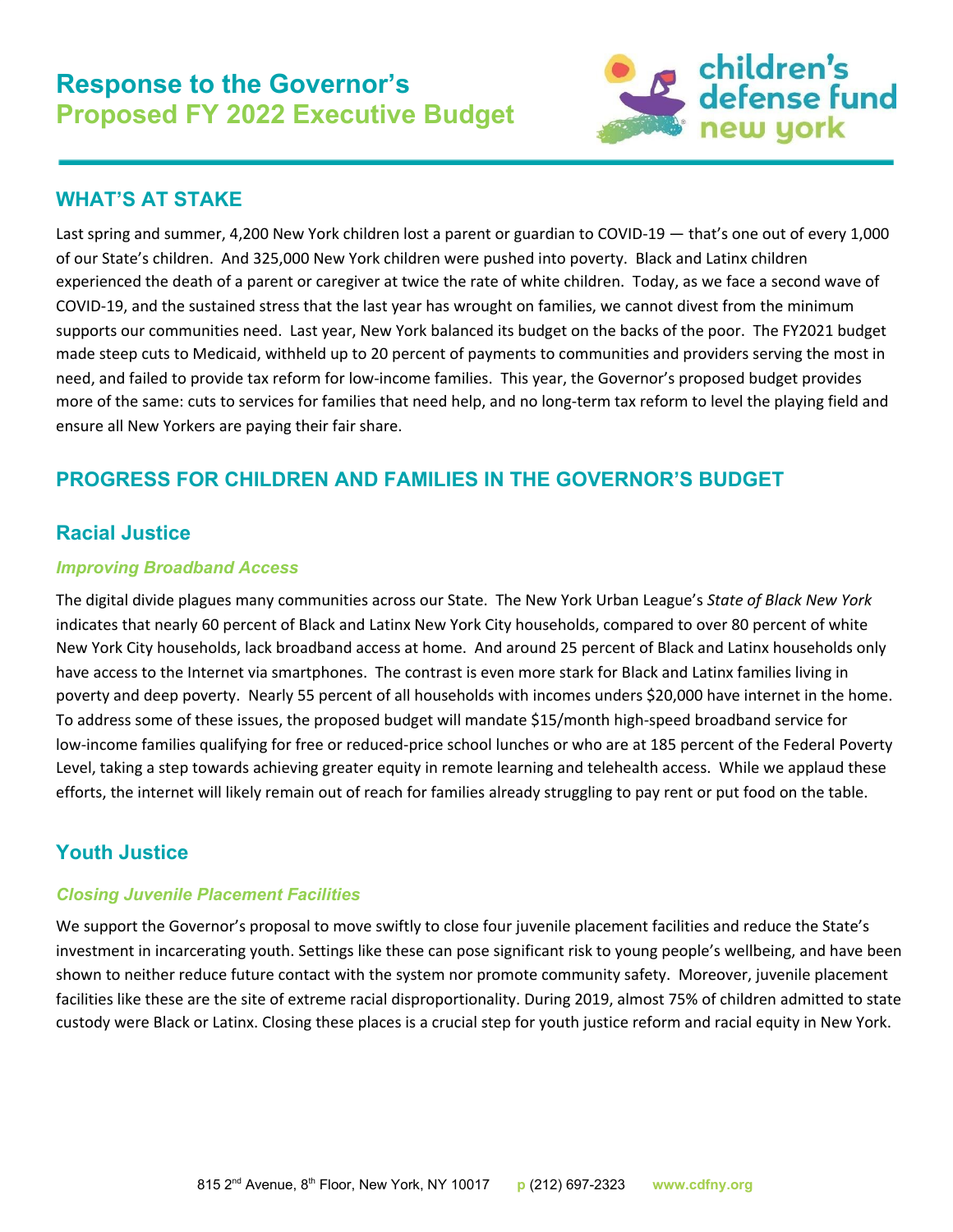#### *Raise the Age Implementation*

We are encouraged to see that the Governor's budget continues to set aside \$250 million for Raise the Age implementation, supporting New York's successful youth justice reform state-wide.

## **Child Welfare**

#### *Expanding Alternative Response in Child Welfare*

We support the Governor's proposal to expand differential response programs to include all counties across the State. This approach, which provides families with local pathways to supportive services instead of formal investigations, have been shown to reduce racial disparities in child welfare.

## **Economic Justice**

In addition to expanding broadband access and making significant investments in affordable housing, we support the proposal to limit co-pays for child care subsidies to no more than 20 percent of a family's income above the poverty level. While the proposal is expected to help 32,000 families, we know that for many, it will not be enough. This is one of the many reasons the more systemic approach to addressing child poverty described further below is needed.

## **Health Justice**

#### *Eliminating Essential Plan Premiums*

We applaud the Governor's proposal to eliminate monthly premiums for the over 400,000 Essential Plan enrollees with incomes between 150 and 200 percent of the Federal Poverty Level. Doing so will make care more affordable for New York families enrolled in the Essential Plan and promote coverage for an additional 100,000 currently uninsured New Yorkers.

### *Expanding Telehealth Services*

#### *a. Alignment Areas*

The telehealth reforms proposed in the Governor's Executive Budget have the potential to continue to increase access to critical health services during the pandemic and beyond, particularly for New Yorkers living in areas with provider shortages and those seeking behavioral health services. These reforms include requiring telehealth availability in commercial insurance plans and expanding access to behavioral health services.

#### *b. Remaining Concerns*

The Governor's Executive Budget proposes to codify the telehealth provisions created under the State's Executive Order for COVID-19. Clarity is needed regarding whether or not the State will continue to waive copayments for telehealth visits in 2021, particularly for mental health services and other frequently recurring visits. As the Governor's budget proposes to eliminate location requirements for telehealth visits, it is important to note that such visits can pose patient privacy concerns, particularly for adolescents whose home environments may prevent them from privately utilizing mental health services. We must also remain vigilant to potential issues with the quality of telehealth service provision replacing in-person care, particularly in Early Intervention Services, and how telehealth could affect integrated practices.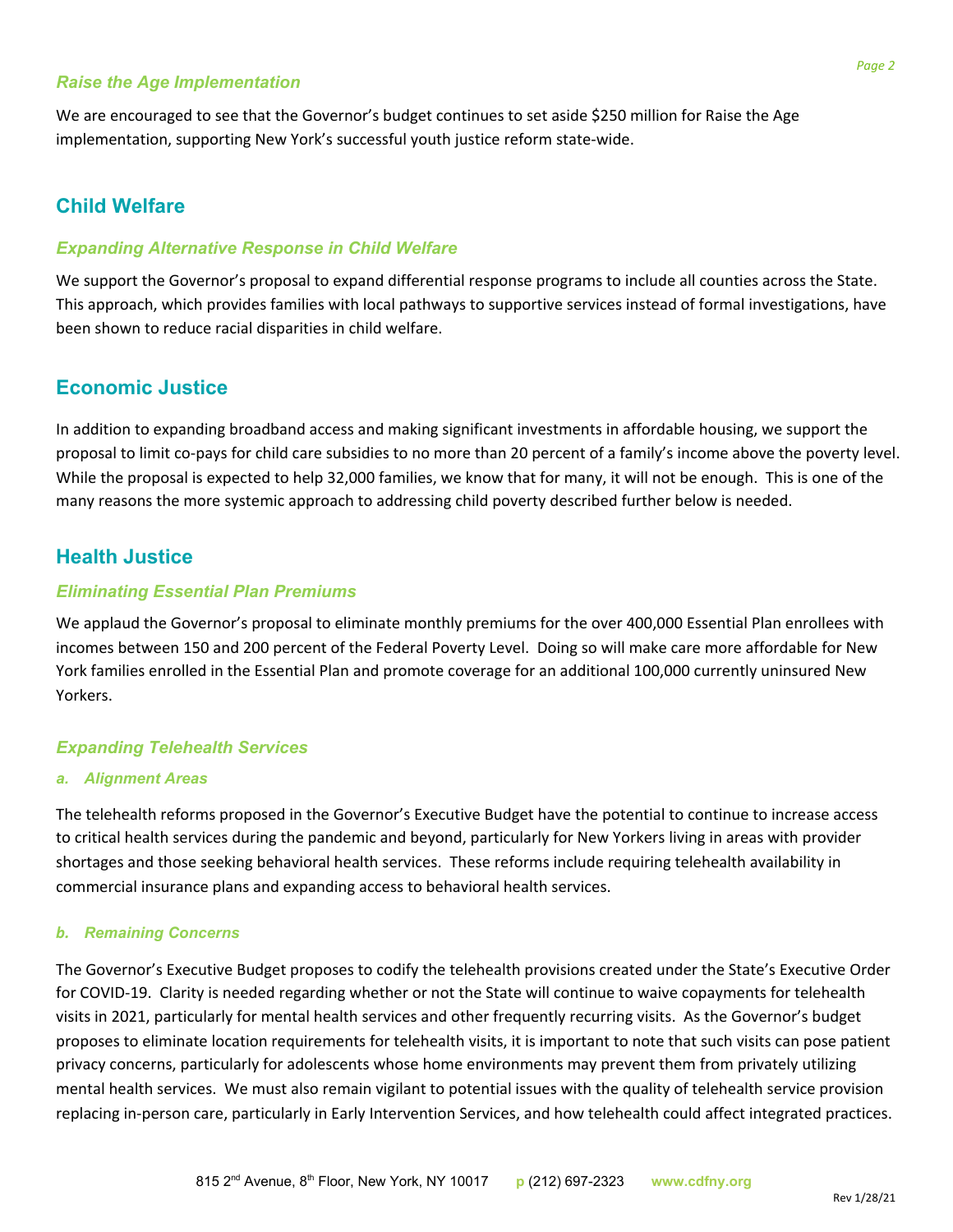# **OPPORTUNITIES TO STRENGTHEN SUPPORTS FOR CHILDREN AND FAMILIES**

## **Racial Justice**

#### *Center Racial Equity in All Policies and Rules*

COVID-19 has magnified racial and ethnic disparities that have persisted in New York for far too long. No sector in New York is immune as disparities are found in child welfare, education, employment, food security, health care, housing, income security and youth justice. These disparities must be addressed through systemic change. This means no longer passing legislation or adopting rules without examining whether the policies will eliminate, perpetuate or create racial and ethnic disparities. New York has an opportunity to lead the nation by placing racial equity in all policies, requiring racial impact statements for all bills passed by the legislature and rules proposed by state agencies. While the proposed budget takes positive steps forward with respect to racial justice -- such as improved broadband access and equitable COVID-19 vaccine delivery -- it lacks the systemic approach needed to dismantle institutional racism.

## **Youth Justice**

#### *Reinvestment to Support Youth in Communities*

The savings associated with closing four youth facilities – estimated at over \$21 million in operational and \$14 million in capital costs – should be reinvested in targeted communities that are driving use of state placements. A partnership with stakeholders in these communities, including impacted youth and families, service providers, child welfare and mental health system administrators, attorneys, judges and probation, should guide local solutions supported with these dollars.

#### *Invest in Youth State-Wide*

While we are encouraged to see that the Governor's budget continues to set-aside \$250 million for Raise the Age implementation, we are concerned by cuts to other programs that support youth by preventing contact with the criminal legal system serving young people who become court-involved. The proposed consolidation of Community Optional Preventive Services (COPS) and Supervision and Treatment Services for Juveniles Program (STSJP) would result in a 20% reduction in funds available to communities state-wide. Coupled with 5% cuts in State funding for costs associated with placement and detention, the State is increasing the burdens on local communities to pay for the juvenile justice system at a time of extreme economic stress. These cuts should be reversed and the funding restored.

## **Child Welfare**

#### *Invest in Family Well-Being*

The proposed budget cuts millions of dollars to a variety of programs that promote family stability and child safety. Local Departments of Social Services have already endured months of financial withholding from the State, which has impacted their ability to support children and families across New York. In the face of widespread economic hardship, and the disproportionate impact of the COVID-19 pandemic on Black and Latinx communities, this is the wrong time to lock-in cuts to State support for critical child welfare programs for the difficult year ahead. The Governor's budget cuts State support for:

- child welfare preventive services that promote family stability in every county by 5%
- kinship care programs that help family members care for children by 5%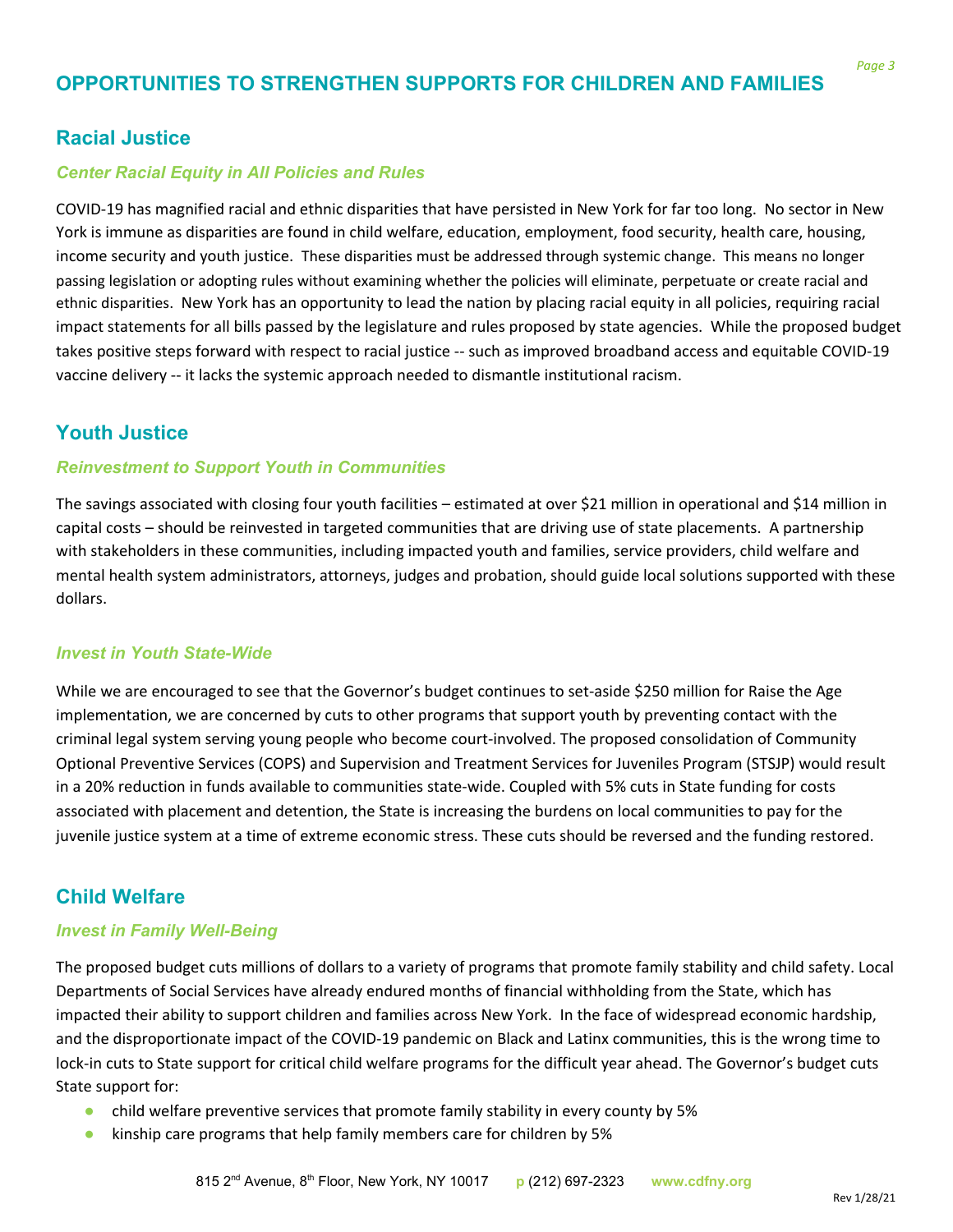- adoption subsidies that enable more children to leave foster care by 5%, a reduction of \$9.4 million
- community-based programs to prevent children from entering the child welfare and juvenile justice systems by \$12 million (an overall reduction of 20%)

We must reverse these cuts and restore these funds for children and families.

# **Economic Justice**

### *End Child Poverty in New York*

Over 711,000 children in New York live in poverty, with children of color disproportionately impacted. This year, New York has an opportunity to lead the nation in eliminating child poverty. The FY2022 budget should include legislative language from the Child Poverty Reduction Act. The Act sets a target to cut child poverty rate in half by 2030, requires the Budget Director to evaluate the budget's effect on child poverty reduction each year and establishes an advisory council to evaluate and provide oversight of the effort.

### *Use the State Tax Code to Improve Income Supports*

The FY2022 budget should reform the State Tax Code to improve income supports and reduce child poverty. First steps should include: (1) Expanding and strengthening the Empire State Child Tax Credit (CTC) by establishing a new early childhood tax credit of up to \$1,000 per child for children ages 0-3, eliminating the credit's phase-in, and expanding the existing credit up to \$500 for children ages 4-17; (2) Increasing and expanding the Earned Income Tax Credit (EITC) by raising the state's match from 30% to 45% of the federal program and extending EITC to childless workers under age 25; (3) Allowing tax credits to be paid to families quarterly; and (4) Making EITC available to more immigrant New Yorkers by adjusting filing requirements to mimic those of the Empire State Child Tax Credit.

# **Health Justice**

### *Repeal the Medicaid Global Cap*

The Governor's Executive Budget extends the Medicaid Global Cap through FY 2023, thereby creating an artificial shortfall for vital services that enable vulnerable New Yorkers to remain healthy and independent members of society and provide for their families. The Medicaid Global Cap also limits the amount of federal funding that New York can receive for its Medicaid program.

## *Expand Immigrant Coverage*

The Executive Budget takes no meaningful action to increase access to critical health services for New York's undocumented immigrants. By allocating \$13 million to create a temporary state-funded Essential Plan for New Yorkers up to 200 percent of the federal poverty level who have had COVID-19 and are excluded from coverage due to their immigration status, our State can cover over 5,000 uninsured New Yorkers who have suffered directly from the pandemic and may require ongoing care to fully recover and provide for their families.

### *Adequately Fund Enrollment Assistance*

The Governor's Executive Budget fails to increase funding for health coverage enrollment assistance and outreach. Despite coverage gains made in recent years, too many New York families still lack affordable and comprehensive health coverage. The State should increase the health insurance navigator budget from \$27.2M to \$32M to guarantee